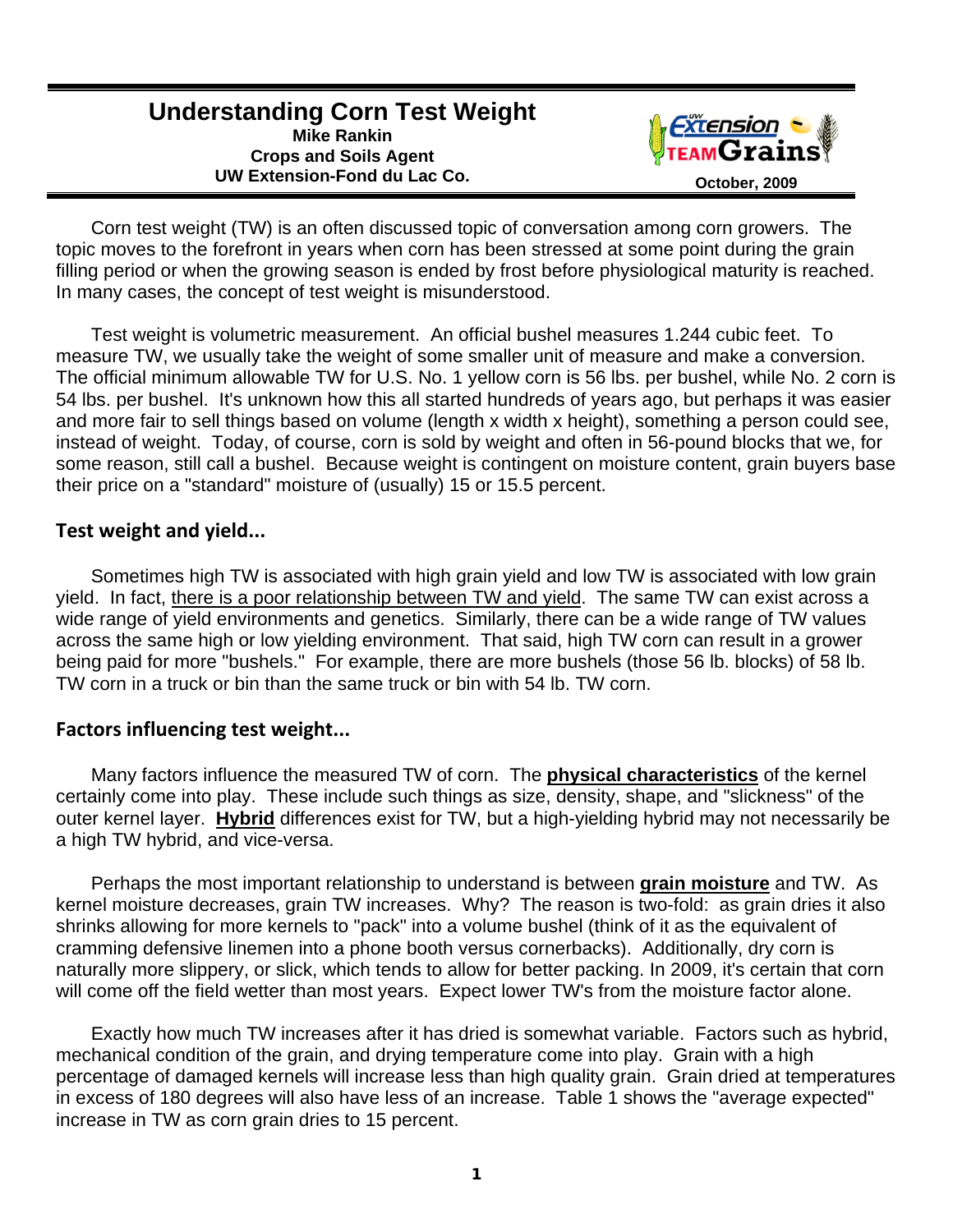| <b>Table 1.</b> Increase in test weight during drying<br>for mature corn harvested between 18 and 28<br>percent kernel moisture |                                   |
|---------------------------------------------------------------------------------------------------------------------------------|-----------------------------------|
| <b>Harvest Moisture</b><br><b>Content</b>                                                                                       | <b>Increase in Test</b><br>Weight |
| $\%$                                                                                                                            | lbs/bu                            |
| 18                                                                                                                              | 1.5                               |
| 20                                                                                                                              | 2.0                               |
| 22                                                                                                                              | 2.5                               |
| 24                                                                                                                              | 3.0                               |
| 26                                                                                                                              | 3.5                               |
| 28                                                                                                                              | 4.0                               |

 Other major factors influencing final TW are **plant stresses** caused by diseases, insects, soil fertility and/or environmental conditions (e.g. drought, hail, and premature frost). In other words, anything that impacts the movement of nutrients to the kernel during grain fill or degrades the integrity of the kernel (e.g. ear rots and molds) once it is filled will lower grain TW's.

#### **Test weight and immature corn...**

 What happens when corn doesn't quite make it to physiological maturity (black layer) before frost puts an end to the growing season? University of Minnesota researches conducted such a study several years ago. They collected immature ears and dried them at either 80 or 120 degrees. The results are presented in Figure 1 (KM=kernel moisture).



**Figure 1.** Wet and dry test weights for grain harvested at soft dough through mature kernel stages and dried to 15.5% moisture at 80 or 120 degrees (Hicks, 2004)